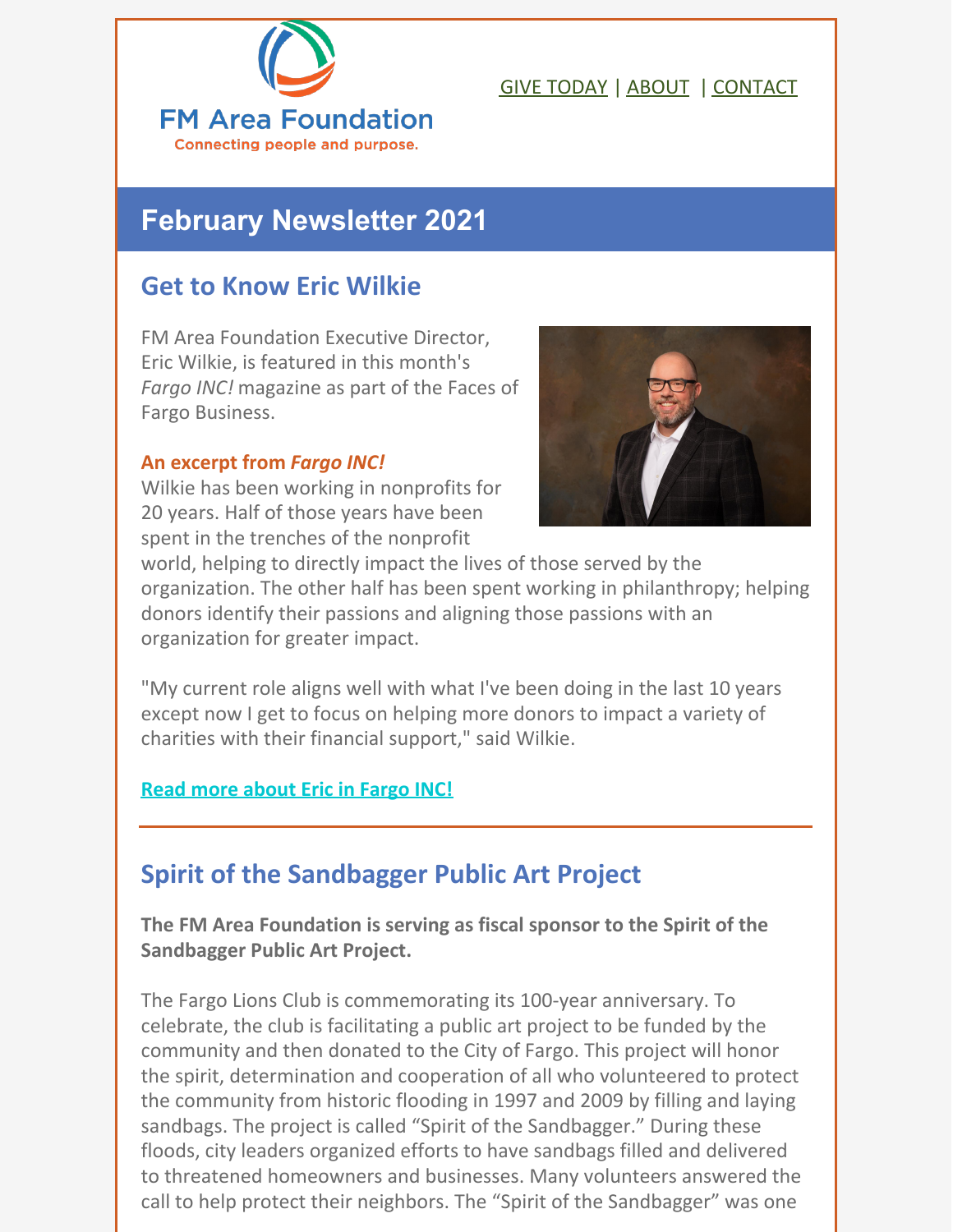of tenacity, resilience and hope.

To honor that spirit, the Fargo Lions Club, with support from the City of Fargo, is working to develop a lasting structure to be placed at Riverside Gardens near the bridge on 1st Avenue North and 2nd Street in downtown Fargo. The piece of public art will provide a reminder of those difficult and triumphant times.

#### **Read [More.](https://areafoundation.org/about-us/news/spirit-of-the-sandbagger-public-art-project-fund/)**



A rendering of the "Spirit of the Sandbagger" public art project facilitated by the Fargo Lions Club. This unique public art piece honors the community's flood fighters through the years. It will be installed in Riverside Gardens along the Red River in downtown Fargo.

**Give to the Spirit of the [Sandbagger](https://fargo.fcsuite.com/erp/donate/create?funit_id=2808) Public Art Project Fund**

# **Coffee for Healthcare Heroes Fund Continues to Bring Joy Across the Metro**



The FM Area Foundation and the Offutt Family Foundation recently created the Coffee for [Healthcare](https://www.areafoundation.org/about-us/news/fm-area-foundation-launches-coffee-for-healthcare-heroes-fund/) Heroes Fund to show support and appreciation for the important work being done by local healthcare workers.

To date, 8,000 gift cards have been distributed to employees at Sanford,

Essentia, the Fargo VA, and most recently to Fargo Cass Public Health and Clay County Public Health.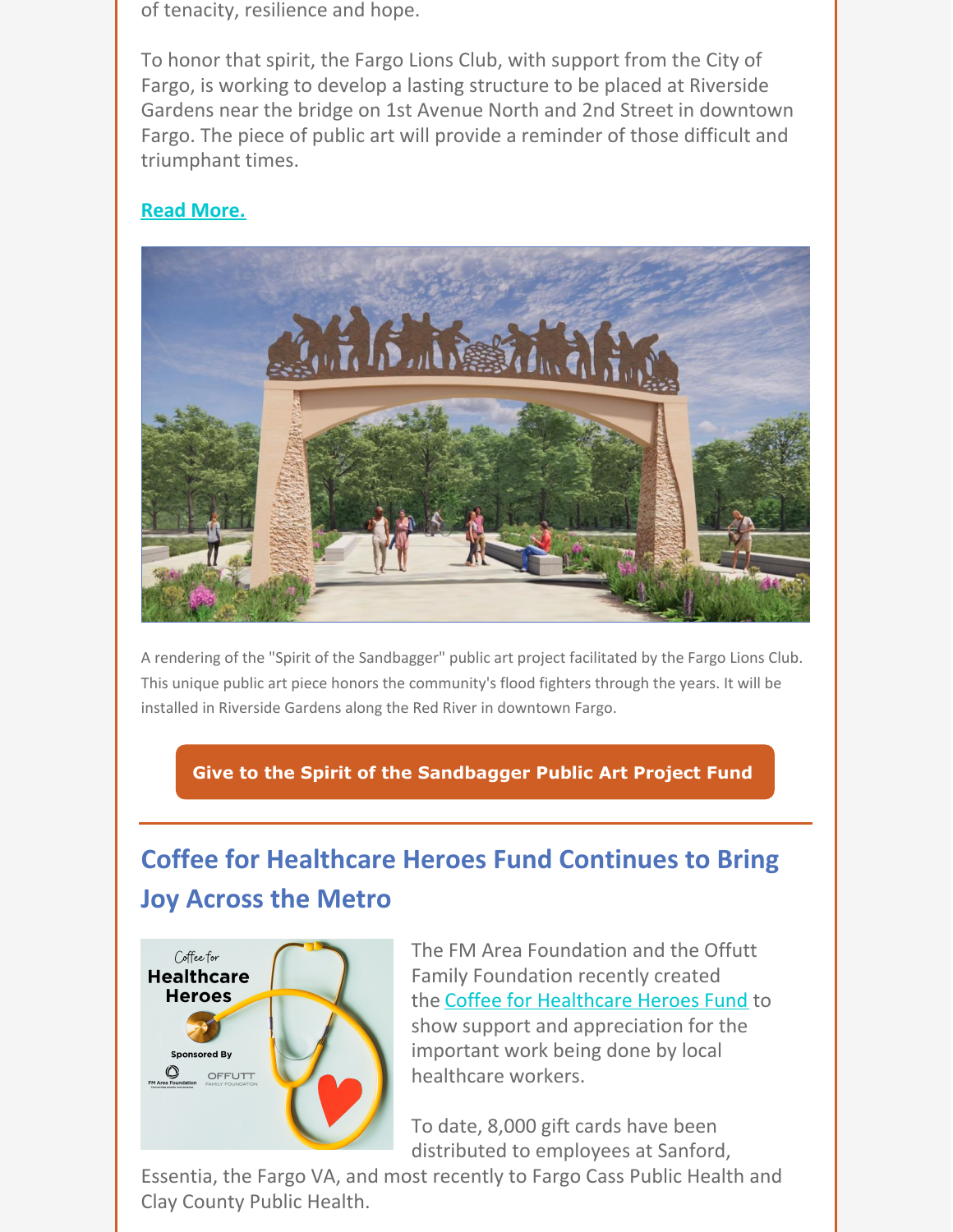"Public health officials have been working extremely hard this past year to help keep our region safe. We thank them for their ongoing work and coordinating vaccine distribution across our region," said Lexi Oestreich, Program Director.

### **Thank you to our corporate sponsors: Offutt Family Foundation, RDO Equipment, and Microsoft TechSpark**



**Thank you, Fargo Cass Public Health!**



**Thank you, Clay County Public Health!**

*8,000 Cof ee Gift Cards Given to Local Healthcare Workers!*

# **6 New Funds: To Benefit Charitable Causes**

The FM Area Foundation manages more than 400 charitable, component funds created by generous donors. Some have very specific purposes. Others provide resources to address our community's greatest needs. Recent funds created include:

**-1938 Fund**

**-Cass County Area Retired Teachers Association Scholarship Fund**

**-Cheryel L. Larson Scholarship Fund**

**-Hammerstrom Family Donor Advised Fund**

**-Jane and Stephen Nelson Family Fund**

**-Northern Plains Philanthropy Fund**

For information on setting up a charitable fund to support the causes you care about or to give to an existing fund, contact Greg Diehl, Director of Gift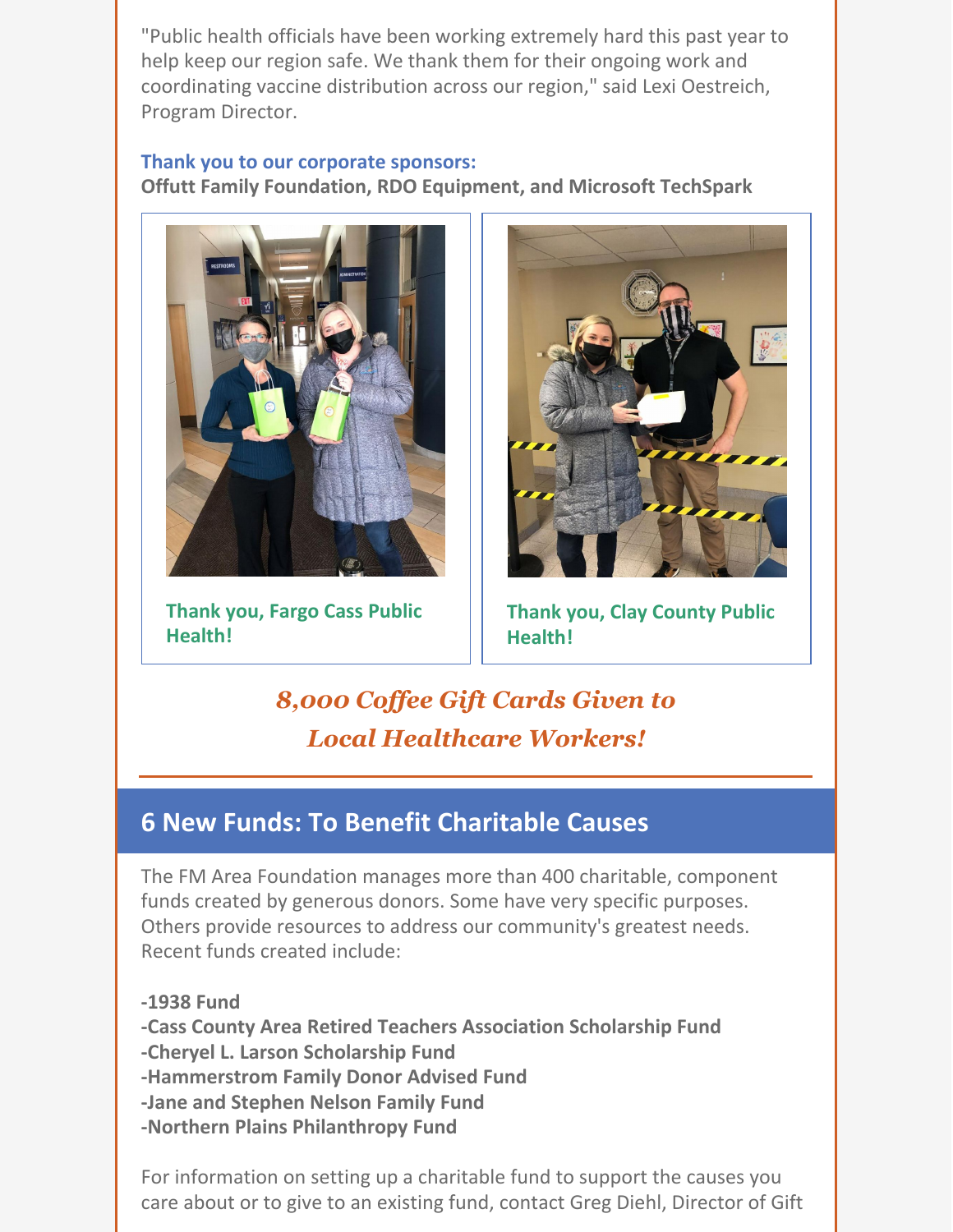Planning and Donor Services, at [greg@areafoundation.org](mailto:greg@areafoundation.org) or call 701.234.0756.

To view a list of all the charitable funds we manage, visit our [website](https://fargo.fcsuite.com/erp/donate).

# **Matt Leiseth Joins Board of Directors**

**The FM Area Foundation is pleased to announce Matt Leiseth has joined its Board of Directors.**

Leiseth is President of Hornbacher's, with stores located in Fargo, Moorhead and West Fargo. Leiseth's career began at Hornbacher's in 1991 as a bagger and continued with positions of increasing responsibility. He received a Bachelor



of Arts degree in Business Administration from Concordia College and a Master's of Business Administration from the University of Mary.

Leiseth is an active leader in the Fargo-Moorhead community. He currently serves on the United Way of Cass Clay Board of Directors, the Village Family Service Center Foundation, Downtown Moorhead Inc., in addition to being an active member of Trinity Lutheran Church in Moorhead. Leiseth and his wife, Janelle, live in Moorhead with their four children.

*"We are excited to have Matt join our Board of Directors. Matt's experiences, knowledge, leadership and desire to make our community better, aligns with our priorities here at the FM Area Foundation. We welcome Matt and are excited for his help in growing our impact in the region,"* **said Eric Wilkie, Executive Director.**

## **Thank you to retiring board member, Morrie Lanning**



Morrie Lanning gave generously of his time contributing to the the growth and success of the FM Area Foundation. He served on the Board of Directors from 2013-2020, serving as Chair and Vice Chair and participating in several committees.

*We'd like to express our appreciation and gratitude for Morrie Lanning's distinguished service.*